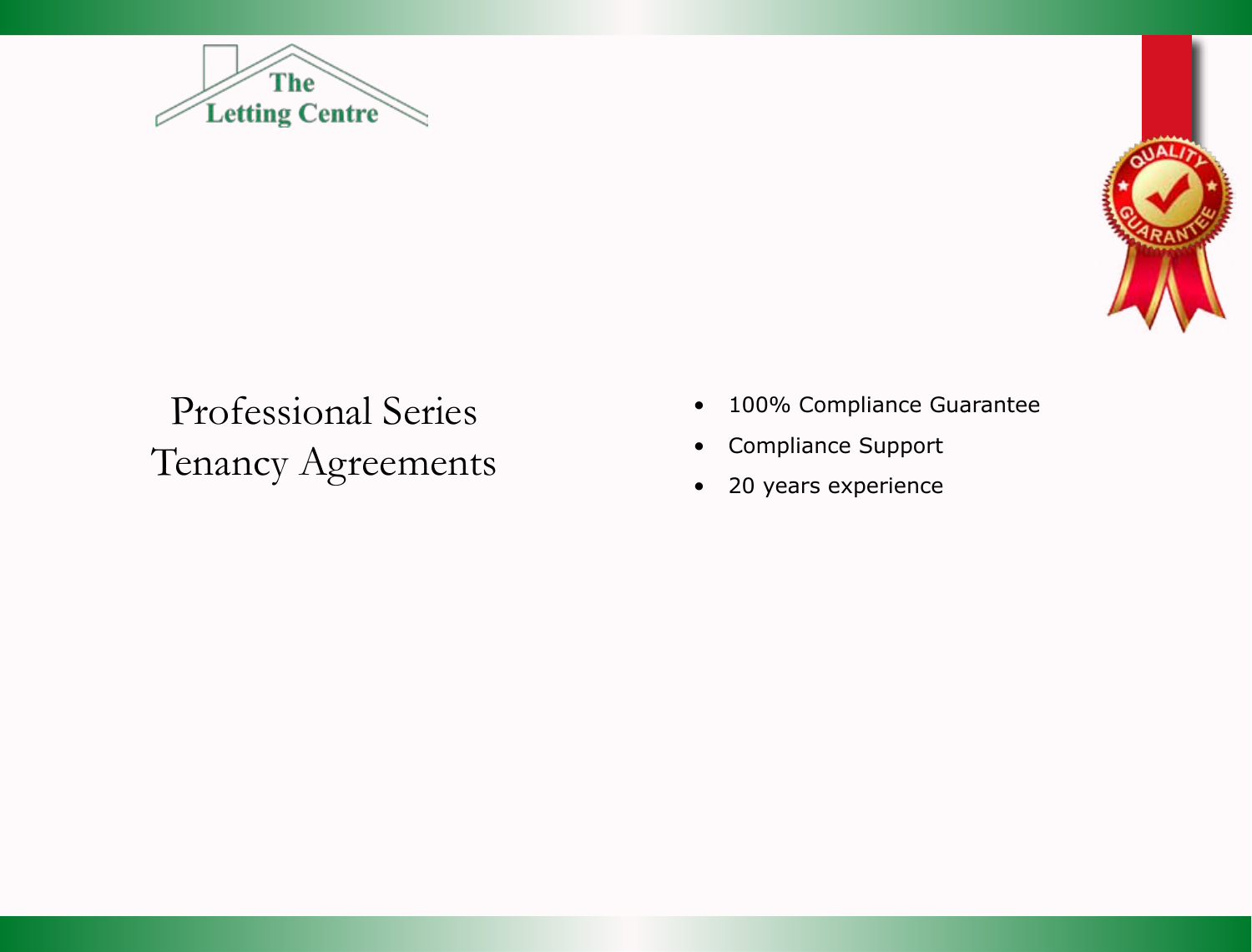## INTRODUCTION



*"Compliance support guarantee."*

> *"Comprehensive guidance notes."*

**"Be a yardstick of quality...an environment where excellence is expected"** Steve Jobs, Apple

*"Approved by main lenders."*

*"Over 20 years experience in publishing* 

*tenancy agreements."*

In today's highly regulated letting environment, a lettings business needs to ensure that its paperwork is correct, as legal mistakes can be costly to both the agent and the landlord.

The Letting Centre was established in 1993, and is a highly-respected and independent organisation providing support and publications to landlords and businesses involved in lettings and property management. At this early stage, we set out to create a set of comprehensive legal documents for the lettings industry that were, at the time, unique in their approach. Developed in conjunction with experienced property lawyers, our new forms set a benchmark for both readability and useability.

#### **Readability**

Back in the early 1990's the vast majority of letting agreements were long, complex and peppered with legal jargon quite incomprehensible to the average tenant. Organisations such as the Plain English Campaign were raising the unthinkable notion that legal documents could be more open and readable without recourse to lawyers and legal advice - shaking the very foundations of the legal profession. We aimed to produce a plain English tenancy agreement that would be legally watertight and could be reproduced over two or three A4 pages.

#### **Useability**

We understand that the professional lettings environment can be different from the simpler documents used by private landlords. From the outset,

we provided alongside our tenancy agreements, a set of comprehensive guidance notes to explain exactly how the agreements work in practice. The notes ensure that practitioners are using the correct form of tenancy agreement, and advise on key details such as statutory notices, and procedures dating, signing and witnessing of legal forms - advice that all contributes to a safer and more watertight legal document.

The tenancy agreement guidance notes additionally contain example clauses that can be added to the tenancy agreement in specific situations (e.g. blocks of flats) where enhanced tenancy restrictions often apply.

### **Quality and Reliability**

More than anything else, we recognise that landlords and their agents are working in a busy environment and they want the peace of mind that their tenancy documentation will be robust and reliable in all cases, especially where there is a problem tenant. Our careful drafting and proofing process helps to eliminate any possible errors in the development process and the Guidance Notes provided for each agreement help to ensure that practitioners have the correct advice on how the documents can be used to ensure problem-free lettings.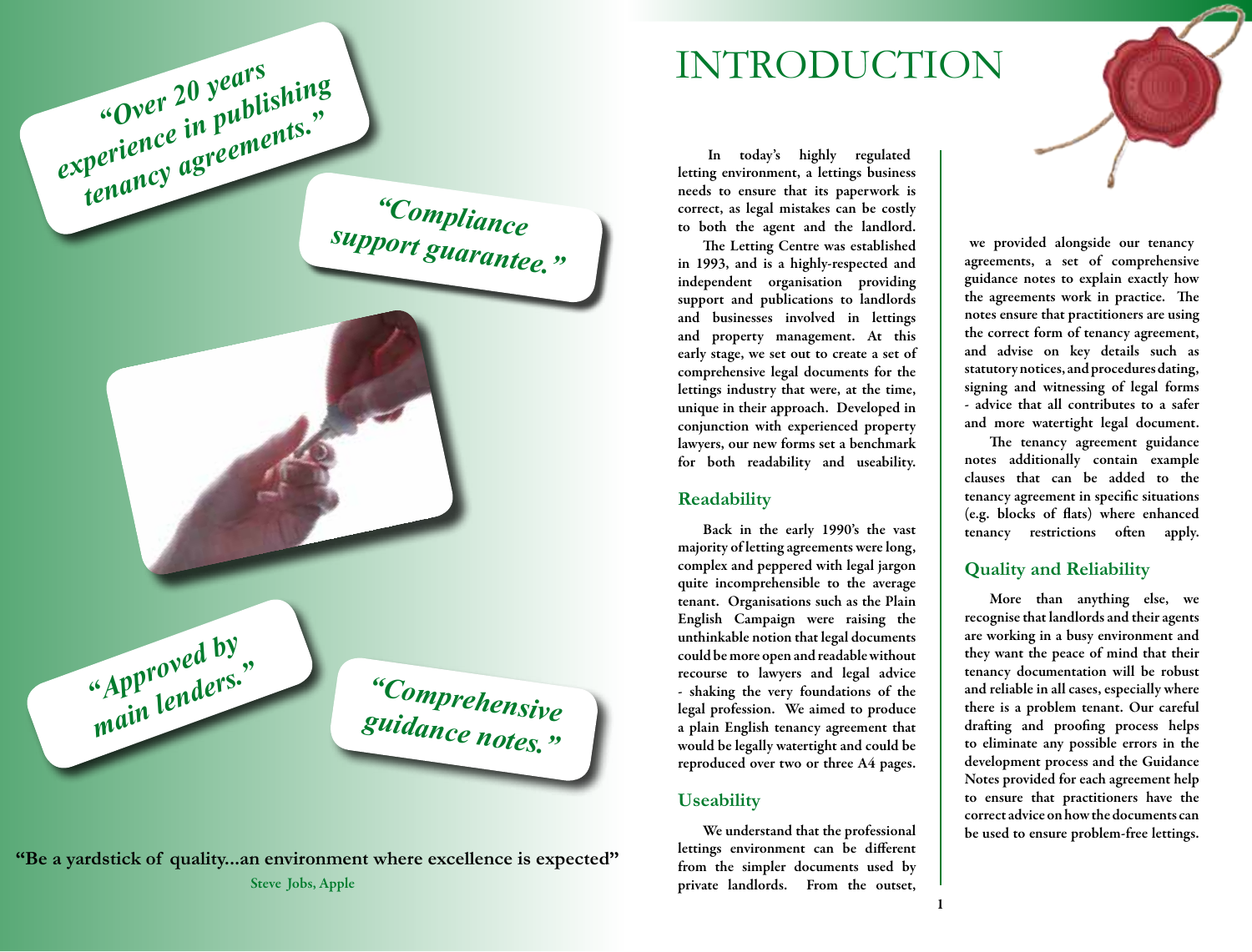### **"Document tracking and integrity is crucial to maintaining the quality of our agreements"**

|                         | PSERIES DOCUMENT CONTROL 2013/2014<br>Edit Mew<br>File |  |   | Insert Format Data Tools |  | Help |
|-------------------------|--------------------------------------------------------|--|---|--------------------------|--|------|
|                         | BCOTE % 123.                                           |  |   | Arlal                    |  | 10   |
|                         | A.                                                     |  | B |                          |  |      |
| ा                       | 2014 Document Revisions:                               |  |   |                          |  |      |
| $\overline{a}$          |                                                        |  |   |                          |  |      |
| $\overline{\mathbf{3}}$ | Doc Name:                                              |  |   | Description of Change[s] |  |      |
|                         |                                                        |  |   |                          |  |      |

# **SAFETY**

From the outset, the Letting Centre Professional Series Tenancy Agreements were designed to be safe and secure. Residential tenants are protected by multiple layers of legislation and mistakes in the tenancy documentation can be costly and fatal to the integrity of the landlord's property interest. The law seeks to achieve a sensible balance of rights in the modern landlord tenant relationship, but only a well-drafted tenancy agreement can achieve this balance in practice.

#### **Dedication to Excellence**

Since the outset, we have designed our tenancy agreements to be robust in real letting situations. Our pedigree of legal publishers of industry publications such as the Letting Handbook and the Letting Update Journal gave us the necessary mix of legal knowledge and practical experience. The documents undergo careful drafting and checking by our inhouse legal team to ensure they are both legally valid and robust in operation. The legal agreements are also externally vetted by an independent housing barrister.

#### **Regular Review**

Housing Law is continually undergoing change by way of new Acts of Parliament, case law and legislation. Excellence can only be consistently delivered if the documents are regularly reviewed and updated. We ensure that all our Professional Series forms are kept up-to-date by continually monitoring any feedback from new legislation and customers in the field and carrying out an annual review of our full product range.



### **Quality, Integrity and Document tracking**

For the Letting Centre, document tracking and integrity is crucial to maintaining the quality of our agreements. Our documents will regularly be relied upon in court during possession applications and other tenancy disputes so the integrity of our forms and agreements is of paramount importance. From the outset, we have maintained change records for our key legal documents so that every document change is recorded with the reasons for the change, and every document undergoes proofing and legal checks before release. Starting in 2007, we have implemented a database-backed document tracking system to help us in the development and tracking of all our legal documents. Each document is assigned a unique reference number so that its origin and integrity can be assured.

### **Quality Assurance**

Complete confidence in document quality means that we supply all our tenancy forms and agreements with a money-back guarantee if our clients are dissatisfied with the documents that they receive from us. We further protect our clients by our Compliance Support Guarantee - discussed further on page 5.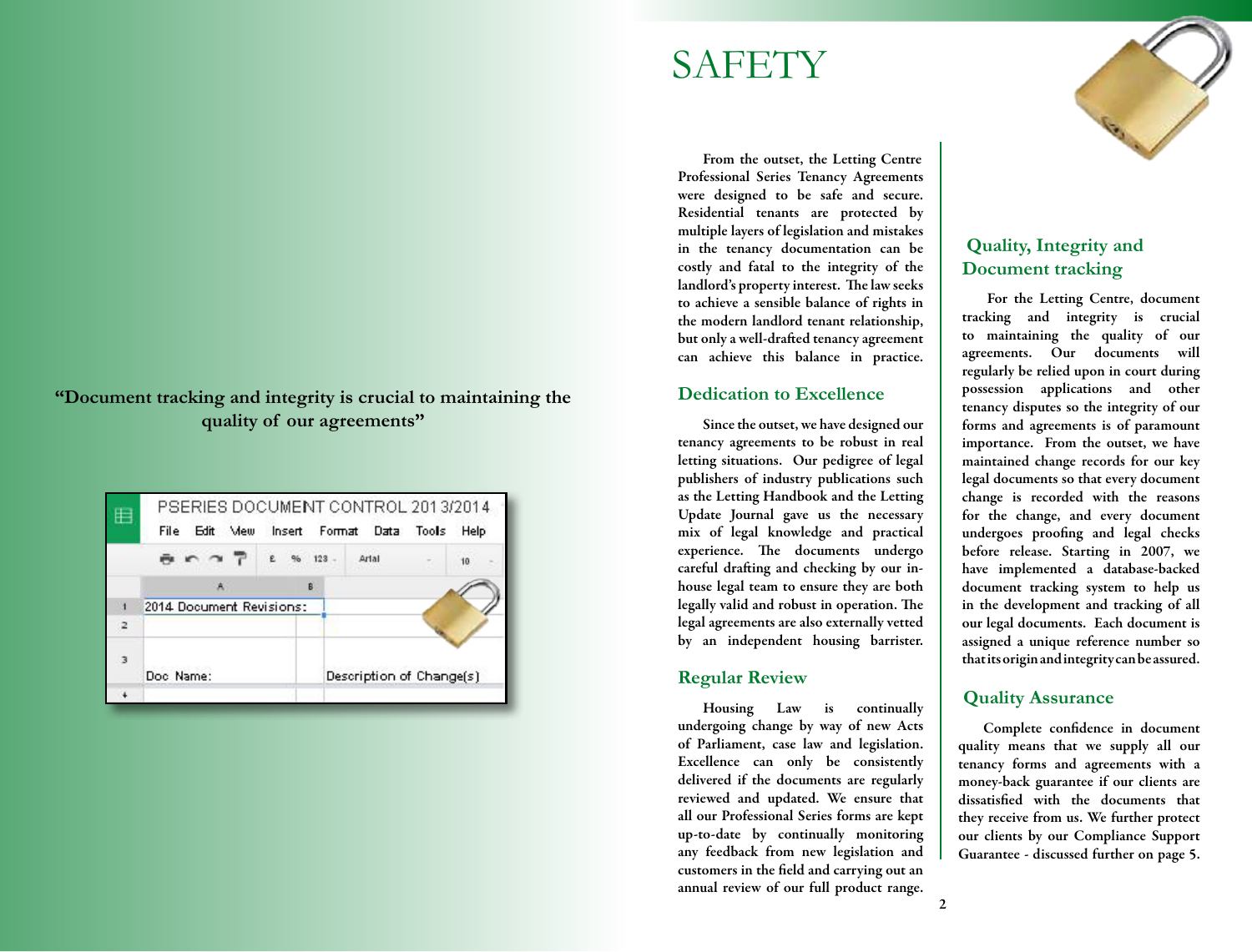

### **"Smart things come in small packages"**



Our concise plain English tenancy agreements are no longer a novelty - 20 years after we first introduced them in 1994. Easy to use, many legal publishers now adopt a similar style to legal agreements. Carefully written and understandable by the expert and layman.

# PHILOSOPHY

The current smartphone contains the power of a 1970s mainframe computer in a package that fits in your palm - a miracle of design and product engineering. In our own less dramatic way, we have developed a series of robust and powerful legal agreements that are comprehensive but can fit onto five easily readable A4 pages. Why would you want to burden your clients with a 10 or even 20 page tenancy agreement when an equivalent agreement can be written in plain English in only five pages\*?



#### **Legal Jargon**

When we introduced our first tenancy agreement back in 1993, we spent three months in development and our drafting team included specialist housing lawyers as well as experienced letting practitioners. At the time, contemporary tenancy agreements were anything but plain English - they were tediously lengthy and incomprehensive. Many were crammed with esoteric legalspeak and lawyer's jargon which was often incomprehensible to the average tenant.



Our lawyers took this time-honoured traditional style and slowly converted the long and obscure phrasing into a document that could be more easily understood. We were not alone; the Campaign for Plain English was advocating a similar philosophy for all documents designed for consumer use and new regulations were imposed on the legal profession encouraging the use of plain and simple English. This is the style we have adopted for all our documents.

### **Regulating Consumer Contracts**

Following regulations introduced in the late 90's (Unfair Terms in Consumer Contracts Regulations in 1999 (UTCCR)), the law now requires that all consumer contracts (including tenancy agreements) should be drafted so as to be comprehensible not only to lawyers, but also to the individuals who will be affected by them. Under the new regulations, any clause in a consumer contract that is either unfair, or is not written in plain English, can be struck out by the courts and will thus be unenforceable. It is a tough restriction on any traders drafting a new consumer agreement but it has radically altered the shape and form of legal agreements in use today.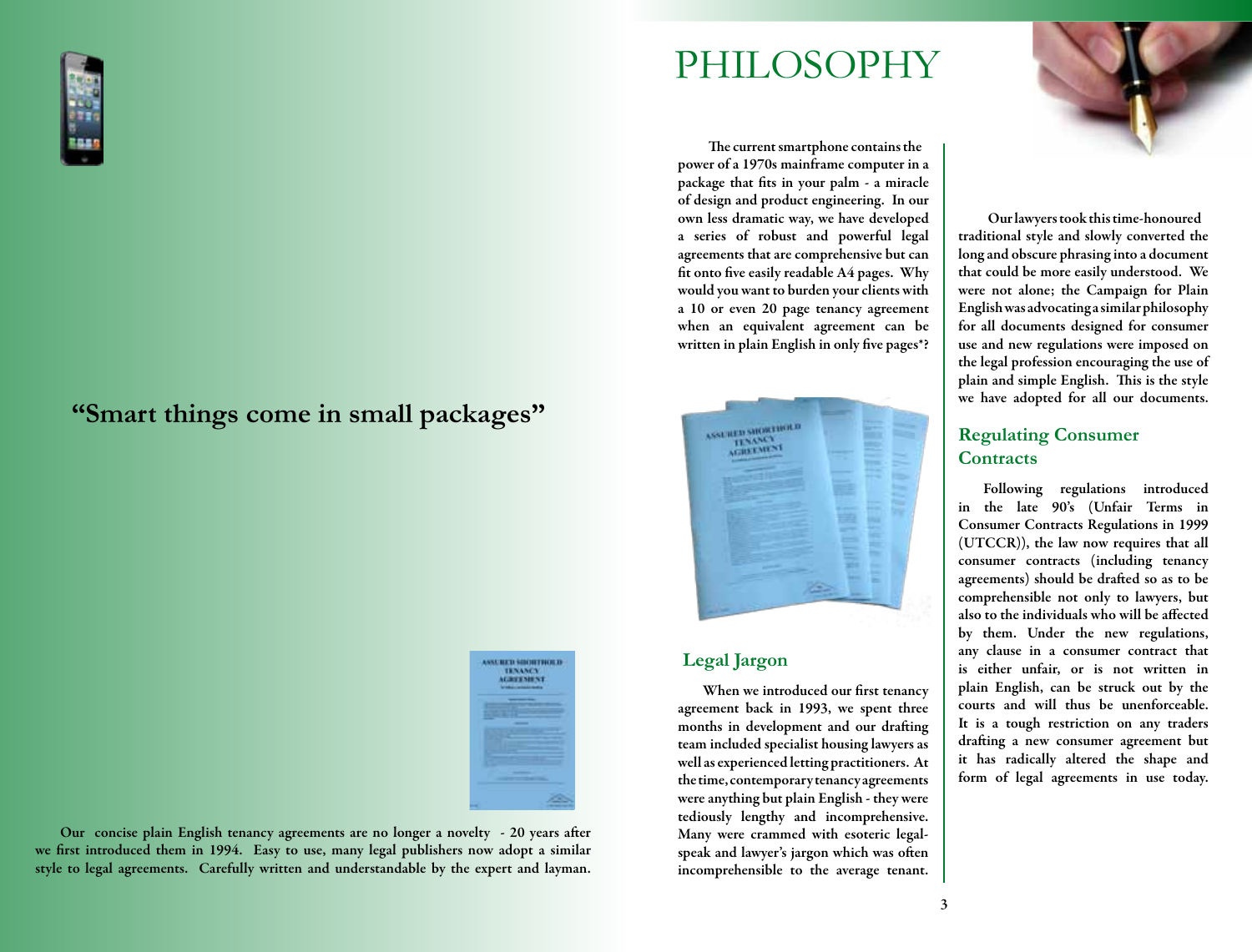



to attempt to read and understand the document properly. By contrast, a concise agreement written in plain English is not only easier to use, it is often safer and easier to maintain as mistakes often remain hidden in longer documents.

We often receive lengthy agreements for checking (30 pages is the current record!) where the standard clauses are inappropriate and unenforceable.

#### **Flexibility**

We recognise that each landlord or agent has their own individual business style and some letting situations require specially-drafted wording to suit the particular tenancy situation.

We have designed the Professional Series tenancy agreements so that the standard wordings can be amended to suit each practitioner's trading style and terms. Some properties (e.g blocks of flats) may have special letting restrictions or requirements imposed on them by the headlease and our guidance notes include example clauses that can be added to the agreement to make your tenancy compliant with such headleases. All these additional clauses are provided within the Letting Centre's unique Drafting and Guidance Notes.

Legal jargon permeates many legal agreements not only because lawyers like to make things complicated for us. Phrases such as *'the Landlord may reenter and the Tenancy shall absolutely determine without prejudice to the rights and remedies of the Landlord'* are generally meaningless to the average tenant but such phrases are safe as they are tried and tested and have developed an established legal meaning in law through centuries of use.

For most legal publishers, it has been easier to continue to use the established legalise than to take the trouble to reword their agreements in plain English.

#### **Legal requirement**

Since the introduction of the UTCCR in 1999, this type of legal jargon is no longer acceptable. Plain English is no longer a luxury; it is now a legal requirement (\*see note on page opposite). The legal profession has been slow to catch up - especially with regard to tenancy agreements and similar property contracts.

By contrast, The Letting Centre has adopted a plain English drafting style from the outset, and so we got ahead of the game at the beginning. We were also one of the first legal publishers to submit our agreements to the Office of Fair Trading for approval in the late 1990's before these regulations took effect.

#### **Accuracy**

Excessively long agreements seem to go hand-in-hand with unreadable legal terms. We believe that both represent poor drafting practice as the tenant is unlikely



**"Never use a long word when a short one will do"** George Orwell

#### **Traditional tenancy wording**

*ALL THAT dwellinghouse with the appurtenances thereto belonging situate at and known as (hereinafter called "the Premises")*

#### **Plain English wording**

*Property: the dwelling known as* 

\*The UTCCR were replaced by the Consumer Rights Act in 2015 but the requirement that contract terms are to be written in plain and intelligible language still applies. The Regulations require that contracts must be intelligible to ordinary consumers without legal advice. The Competition and Markets Authority takes the view that consumer contracts should ideally be written using normal words in their normal sense and that legal jargon should be avoided wherever possible. If there is doubt about the meaning of a written term, the interpretation most favourable to the consumer shall prevail.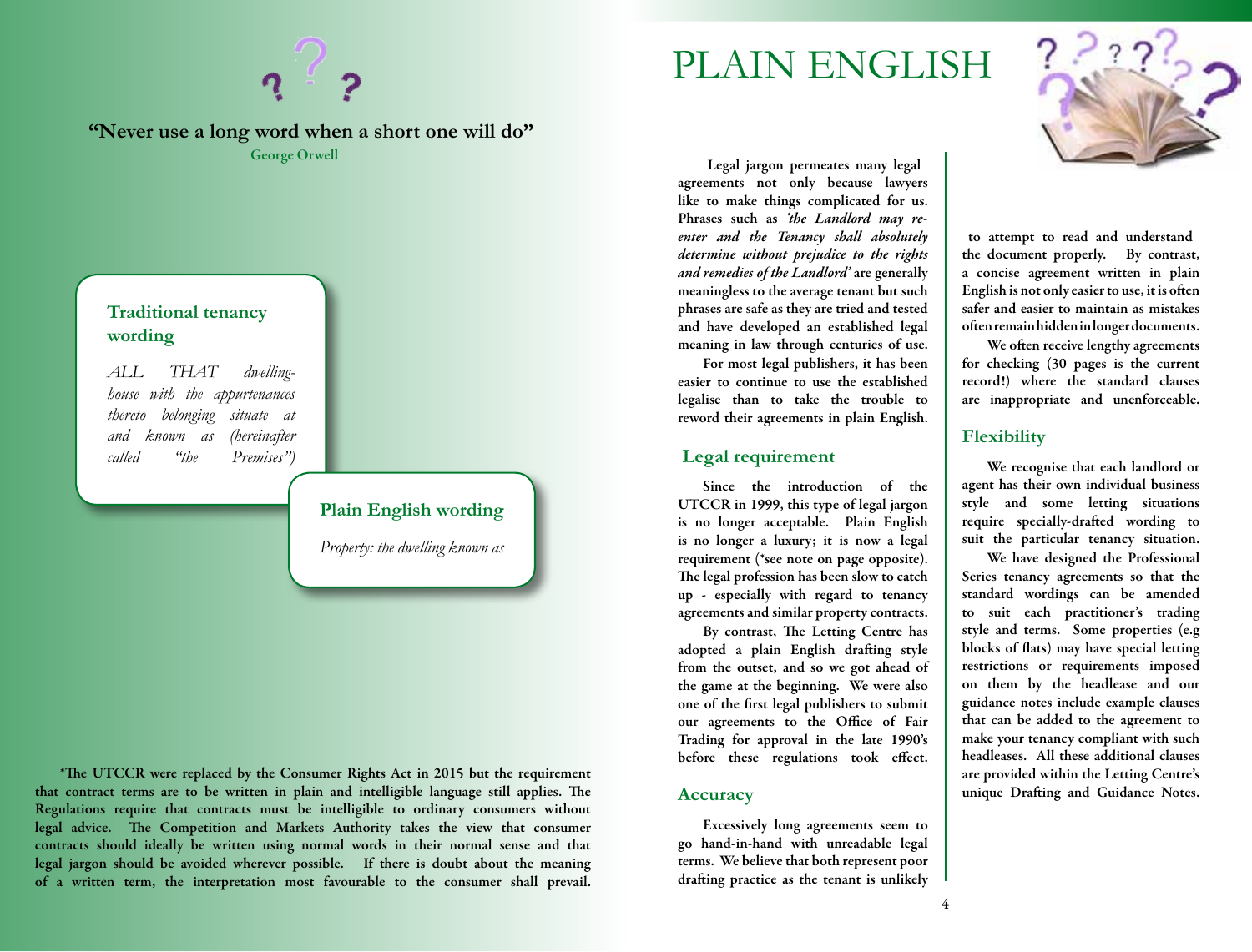## **COMPLIANCE**

A well-drafted and legally up to date tenancy agreement is a vital ingredient of successful property management, yet we don't expect you to just take our word for it. Our lengthy compliance process has resulted in tenancy agreements that have been accepted by the Office of Fair Trading and regularly approved by the main banks and lenders for mortgaged property.

#### **Drafting and Checking**

The Letting Centre agreements have undergone careful drafting and checking with the assistance of our own housing lawyers and reference to Guidance on Unfair Terms. The early development of our agreements included an extended period of negotiation with the Office of Fair Trading to help ensure that the agreements were both legally valid yet robust in operation. The tenancy agreements have also been drafted in consideration of the Tenant Fees Act 2019 which prohibits landlords and agents from charging certain fees to tenants.



### **Compliance Support**

Our Professional Series tenancy agreements are widely used in the industry and have been approved by the major UK banks and mortgage

lenders. As we believe our agreements are carefully drafted we provide our customers with a guarantee that if, our standard agreement is not accepted by any bank, building society, legal adviser or other similar body, then the Letting Centre will provide the necessary advice or support to ensure compliance.

#### **Guidance Notes**

All Professional Series agreements are supplied with a copy of the Letting Centre's unique Drafting and Guidance Notes and are also backed by our 20 years experience in publishing tenancy agreements. The comprehensive legal notes explain the structure and purpose of each section of the agreement in detail and include over 50 additional clauses which can be added to the agreement in certain circumstances.

#### **Tenancy Deposit Scheme**

The Housing Act 2004 introduced new requirements for tenancy deposits received on or after 6th April 2007. Landlords and Agents are required to protect any tenancy deposits received in connection with a new statutory assured shorthold tenancy created on or after this date (including statutory periodic tenancies where the deposit is not already protected) and serve certain prescribed information on the tenant. (\*see note on opposite page).



**"We provide a compliance support guarantee to our customers"**

\*The Housing Act 2004 (as amended by the Localism Act 2011 and the Deregulation Act 2015) requires that any tenancy deposit which has been received in connection with a new statutory tenancy on or after 6th April 2007 must be protected within one of the government approved schemes within 30 days of receipt. The landlord must also provide the tenant with certain prescribed information within 30 days of receipt of the deposit. Failure to do so will result in a penalty of between one and three times the deposit and landlords will be unable to serve a section 21 notice where any tenancy deposit held is not protected at the time the section 21 notice is given to the tenant.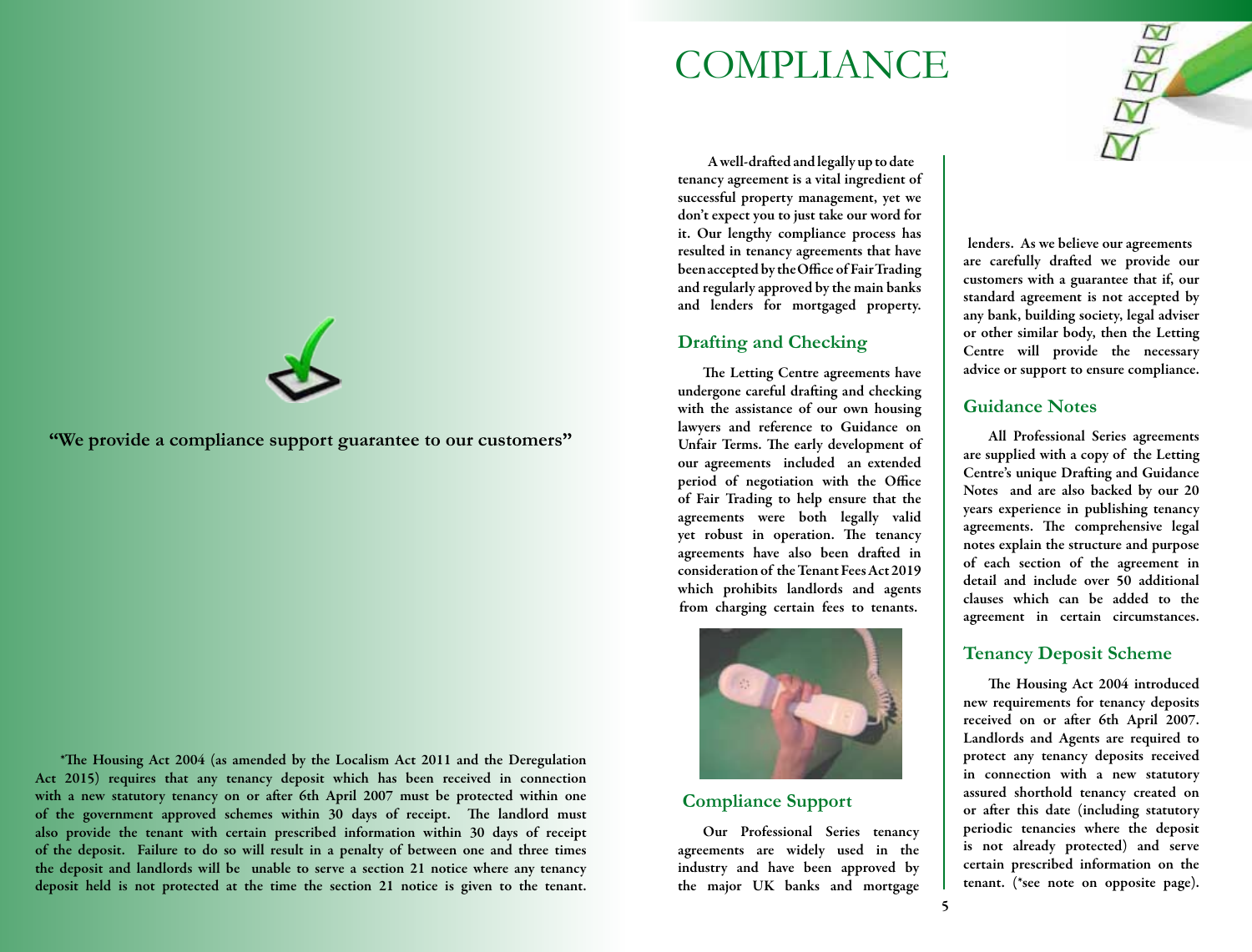## **ASSURED SHORTHOLD TENANCY AGREEMENT**

for letting a residential dwelling

#### **Important Notes for Tenants**

 $\sim$  100 mass appears to the first points and in the first state of the first of the ratio of the control of the state of the control of the control of the control of the control of the control of the control of the contr

plus attenutes digests rendated orning provides.<br>\* If you are some of your addition make this agreemen, then you are advised to take independent legal advice

#### **General Notes**

This second agreement is to being the state of a determined and only the second state of the second determined<br>The second state of the former of the second state of the second state of the second state of the second state<br> the treaty should have an advance reproducer at read and individual the treaty agreement feature agrees in one

 $\begin{minipage}{0.9\textwidth} \begin{minipage}{0.9\textwidth} \begin{itemize} \color{blue}{\textbf{1.5}} \color{black} & \color{blue}{\textbf{2.5}} \color{black} \color{blue}{\textbf{.5}} \color{black} & \color{blue}{\textbf{2.5}} \color{black} \color{blue}{\textbf{.5}} \color{black} & \color{blue}{\textbf{2.5}} \color{black} \color{blue}{\textbf{.5}} \color{black} & \color{blue}{\textbf{2.5}} \color{black} \color{blue}{\textbf{.5}} \color{black} & \color{blue}{\textbf{2.5}} \color{black} & \color{blue$ 

#### More Information

For more substitution on every title bookly equations plans to be the more than the first of the control of the control of the control of the control of the control of the control of the control of the control of the contr

Form A03

**Letting Centre** C The Letting Centre 2014

Prior to the introduction of the Housing Act 1996 the majority of private residential lettings came under the system of assured and assured shorthold tenancies under the Housing Act 1988. The legal framework was amended on 28th February 1997 whereby such lettings on or after this date automatically become an assured shorthold tenancy.

## AGREEMENTS

Since the introduction of the Housing Act 1996, the majority of modern private residential tenancies are created as assured shorthold tenancies. The Letting Centre Assured Shorthold Tenancy Agreements (A02 and A03) are designed to operate under the legal framework for residential tenancies established by The Housing Act 1988 (as amended by the Housing Act 1996).

#### **A02 Let Only Version**

This version of the assured shorthold tenancy agreement offers a secure form of letting agreement between the landlord and the tenant. Due to the high degree of security offered to landlords by assured shorthold tenancies, this concise form of agreement is often preferred by private landlords and tenants who find it easier to read and understand. The A02 assured shorthold tenancy agreement is also particularly suitable for use in 'let only' situations.

#### **A03 Agent Version**

The A03 assured shorthold tenancy agreement has been designed for use by agents and other professionals engaged in property management. The 'Agent' is cited as a party to the agreement and is given explicit authority to act on behalf of the landlord.

#### **Exceptions**

Although the most common form of tenancy is an assured shorthold tenancy there are important exceptions which should be noted. These include



tenancies with a resident landlord and lettings at a high rent of over £100,000 per annum. We have created a General Tenancy Agreement for use in these situations. Holiday lettings and business or company lettings also fall outside the provisions under the Housing Act 1988 (as amended by the Housing Act 1996) and separate agreements are available. These agreements will create a contractual or common law tenancy.

#### **Range of Agreements**

The Letting Centre range of agreements and supporting guidance notes have been drafted for use by landlords and property professionals acting in the capacity as agent for the landlord. The following agreements are available in a downloadable format:

- A01 General Tenancy Agreement
- A02 Assured Shorthold Let Only
- A03 Assured Shorthold Agent
- A03 Room Only
- A04 Holiday Letting Agreement
- A05 Company Letting Agreement
- A06 Licence Agreement
- A07 Contractor Terms
- A08 Garage Licence
- • Guarantor Agreement
- Example Agency Agreement